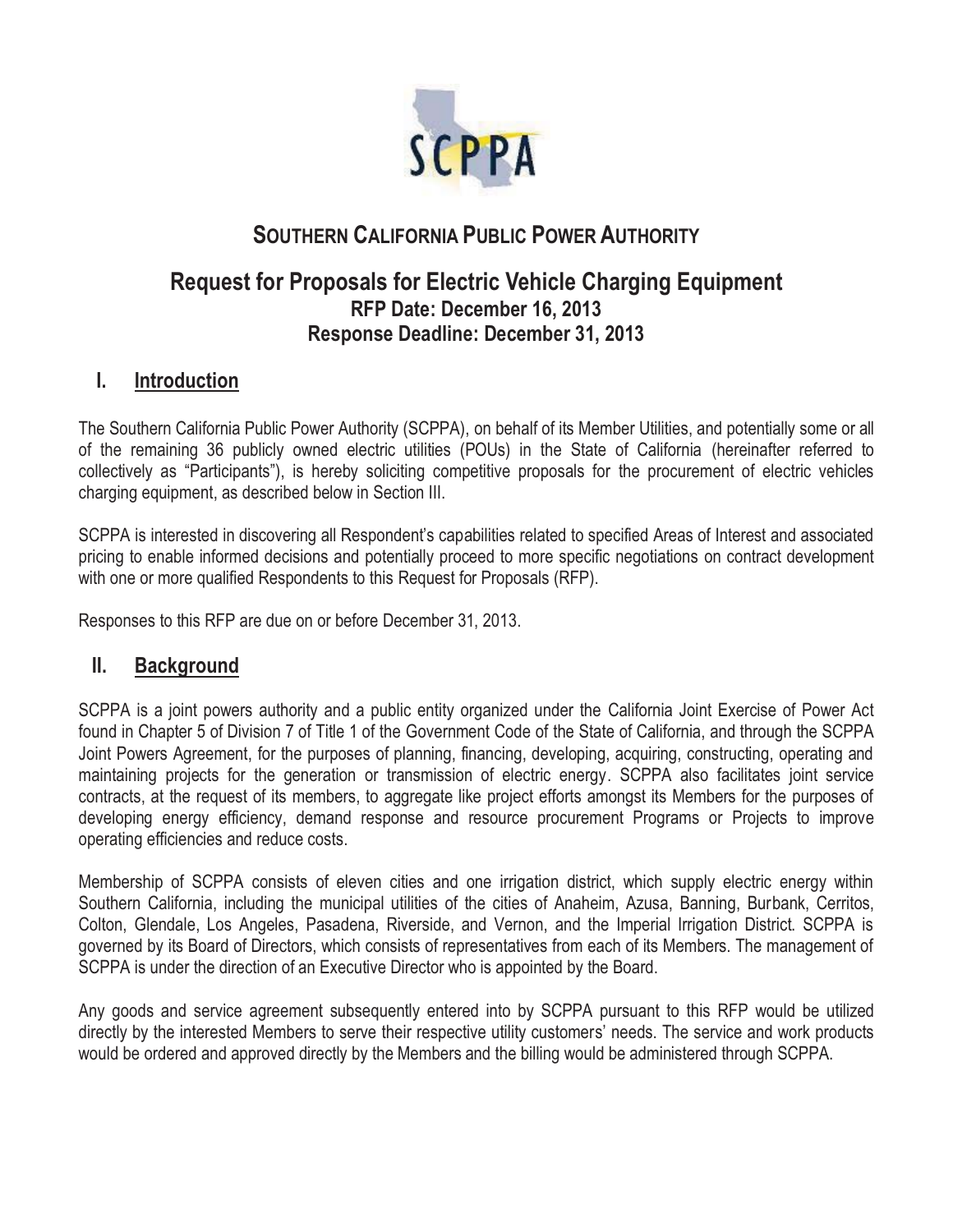# **III. Areas of Interest**

SCPPA Members have expressed interest in acquiring electric vehicle charging equipment and developing charging infrastructure in their respective service territories to facilitate the electrification of the transportation sector and meet the needs of their municipalities. Specifically, SCPPA and its Members are considering applying for grant funding under the California Energy Commission's existing solicitation (PON-13-606) for infrastructure development. CEC Grant Applications are due by January 28, 2014.

Participants are considering multiple options for applying for grants to help fund infrastructure development and other funding sources as well. Based on this, SCPPA is interested in acquiring proposals for the acquisition, installation and servicing of Level 2 and Level 3 chargers, as described below. In association with this potential equipment procurement, SCPPA is requesting proposals or bids for "back office" or support services to manage and maintain the operation and implementation of the charging infrastructure under an "open protocol", as required in PON 13-606. Respondents may propose any combination of: Level 2 chargers; Level 3 chargers; and/or Support Services, but Respondents are not required to offer all of these elements to be eligible for consideration and possible award of a contract. Suppliers may work in combination with one or more firms, in a contractor/sub-contractor relationship, to provide a comprehensive package or suite of equipment and services under one Proposal.

### **1) LEVEL 2 COMMERCIAL-GRADE ELECTRIC VEHICLE CHARGING STATIONS ("EVSE")**

- **a) The Level 2 EVSE shall meet all of the specifications contained in PON-13-606 as well as the following requirements:** 
	- i) UL Listed or approved NRTL Testing Agency and compliant with SAE J1772
	- ii) Compliant with NEC article 625 and FCC Part 15 Class A.
	- iii) Rated for outdoor usage, NEMA 3R or better.
	- iv) AC Input (208 to 240VAC) @ 30 Amps per continuous
	- v) ADA compliant
	- vi) Charge connector shall be SAE J1772 with a minimum of 25 foot cable
	- vii) Operating temperature range: 0 to 122 F
	- viii) LED status indicators
	- ix) If pedestal is required for mounting and installation, pedestal shall be provided and pricing specified
	- x) Network Payment Enabled: see below for specific requirements per Specifications SAE J2847-3
	- xi) Integrated cellular 3G router or better for communications
	- xii) Extended warranty will start from the date of installation for a term of five years.

The successful Respondent shall identify any and all local contractor(s) who will be providing all warranty and service to the level 2 EVSE's.

#### **b) Network Communications Requirements for Level 2 EVSE**

All equipment shall be in accordance with Specifications SAE J2847-3. Specifically, all communications will be based on the Internet Protocol Suite which is the set of communications protocols used for the internet and similar networks, and is generally the most popular protocol stack for wide area networks. It is commonly known as TCP/IP, because of its most important protocols: Transmission Control Protocol (TCP) and Internet Protocol (IP). An alternative model is the Open Systems Interconnection (OSI) model which characterizes and standardizes the functions of a communications system in terms of seven abstraction layers.

The networked communications system shall monitor the EVSE's for any error or malfunction. The 'service provider' shall be notified of the malfunction and the provider will have the capability of notifying SCPPA and/or its Members of such malfunction or operating error within 30 minutes of the malfunction.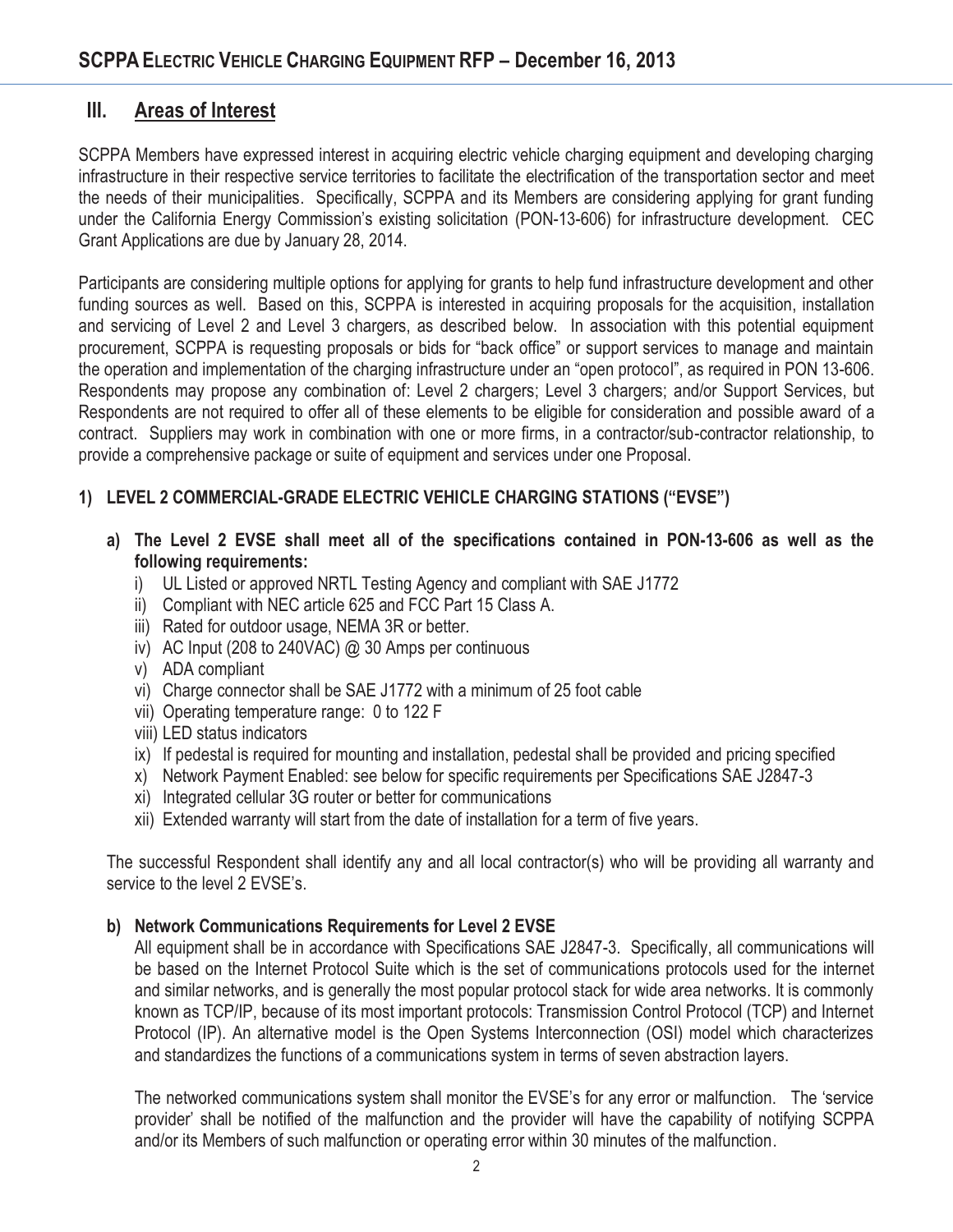#### **c) Service Provider(s) Requirements**

The network communications, controls and back office support service, shall provide to Participants, at a minimum, the following information for each charging transaction, at each charging location:

- date and time of usage;
- $\bullet$ total kWh; and
- $\bullet$ total kW draw.

Additionally, SCPPA is requesting incremental pricing proposals to receive the following supplemental information for each charging transaction, at each charging location:

- Volts versus time;
- Amps versus time; and
- kWh versus time.

The supplier shall identify any and all local contractor(s) who will be providing all warranty and service to the level 2 EVSE's.

### **2) LEVEL 3 COMMERCIAL-GRADE ELECTRIC VEHICLE CHARGING STATIONS ("EVSE")**

- **a) The Level 3 EVSE shall meet all of the specifications contained in PON-13-606 as well as the following requirements:** 
	- i) UL Listed or approved NRTL Testing Agency and compliant with SAE J1772
	- ii) Compliant with NEC article 625 and FCC Part 15 Class A
	- iii) Rated for outdoor usage, NEMA 3R or better
	- iv) DC Ouput (300-600 V) w/ maximum 400 Amps
	- v) ADA compliant
	- vi) Dual charge connector is not required but could be considered favorably, recognizing that chargers should be equipped with a minimum capability of at least one of the following capabilities:
		- a) 1 Charge connector shall be CHAdeMO with a minimum of 25 foot cable; and
		- b) 1 Charge connector shall be SAE J1772 with a minimum of 25 foot cable or a stub must be available to add the potential SAEJ1772 "combo" standard
	- vii) Operating temperature range: 0 to 122 F
	- viii) LED status indicators
	- ix) If pedestal is required for mounting and installation, pedestal shall be provided and pricing specified
	- x) Network Payment Enabled: see below for specific requirements per Specifications SAE J2847-3
	- xi) Integrated cellular 3G router or better for communications
	- xii) Extended warranty will start from the date of installation for a term of five years.

The supplier shall identify any and all local contractor(s) who will be providing all warranty and service to the level 2 EVSE's.

#### **b) Network Communications Requirements for Level 3 EVSE**

All equipment shall be in accordance with Specifications SAE J2847-3. Specifically, all communications will be based on the Internet Protocol Suite which is the set of communications protocols used for the internet and similar networks, and is generally the most popular protocol stack for wide area networks. It is commonly known as TCP/IP, because of its most important protocols: Transmission Control Protocol (TCP) and Internet Protocol (IP). An alternative model is the Open Systems Interconnection (OSI) model which characterizes and standardizes the functions of a communications system in terms of seven abstraction layers.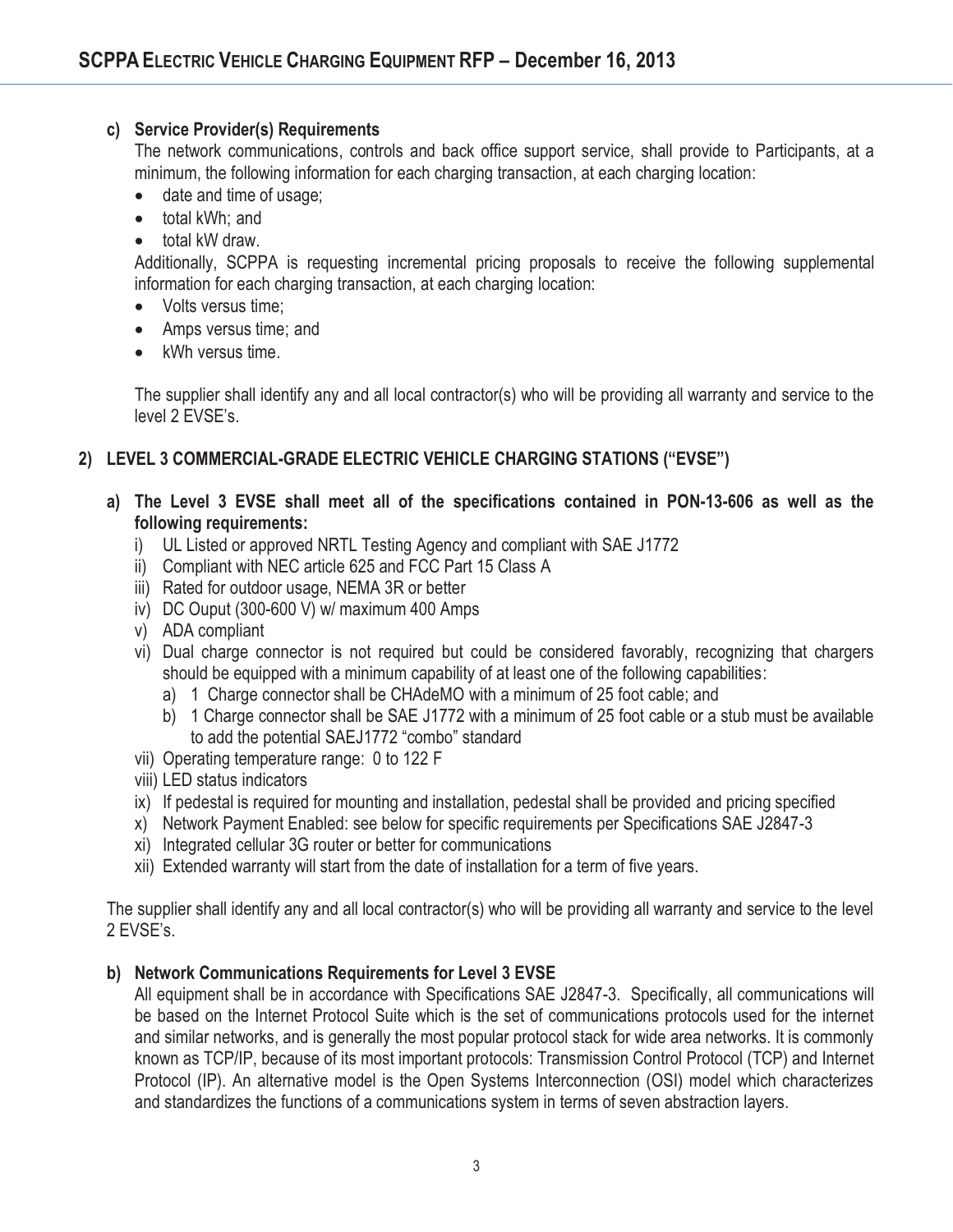The networked communications system shall monitor the EVSE's for any error or malfunction. The 'service provider' shall be notified of the malfunction and the provider will have the capability of notifying SCPPA and/or its Members of such malfunction or operating error within 30 minutes of the malfunction.

#### **c) Service Provider(s) Requirements**

The network communications, controls and back office support service, shall provide to Participants, at a minimum, the following information for each charging transaction, at each charging location:

- $\bullet$ date and time of usage;
- total kWh; and
- $\bullet$ total kW draw.

Additionally, SCPPA is requesting incremental pricing proposals to receive the following supplemental information for each charging transaction, at each charging location:

- Volts versus time;
- Amps versus time; and
- kWh versus time.

The supplier shall identify any and all local contractor(s) who will be providing all warranty and service to the level 3 EVSE's.

# **Timeline / Schedule\***

| <b>SCPPA RFP for SCPPA Electric Vehicle Charging Equipment RFP Selection Process</b> |                       |
|--------------------------------------------------------------------------------------|-----------------------|
| <b>Schedule of Requirements</b>                                                      | <b>Target Date(s)</b> |
| <b>Issue RFP</b>                                                                     | December 16, 2013     |
| Responses Due                                                                        | December 31, 2013     |
| Review of Responses                                                                  | January 2- 6, 2014    |
| Interviews (if necessary)                                                            | January 6-9, 2014     |
| Selection of Respondent(s)                                                           | January 6-10, 2014    |

**\***Timeline/Schedule is subject to change.

# **IV. Proposal Submission Required Elements**

#### **1. Transmittal Letter Content:**

- a. A brief statement of the Respondent's understanding of the work to be done and commitment to perform the work as scheduled, including:
	- i) statement of work specifications; and
	- ii) reference to any proposed contractual terms and conditions required by the Respondent; and
	- iii) a summary of exceptions taken to the RFP requirements; and
	- iv) any and all expectations from SCPPA including, but not limited to: requirements definition, strategy refinement, and staffing requirements to support the proposed project or program implementation.
- b. An officer authorized to bind must sign the proposal on behalf of the Respondent and must include the following declarations on the Transmittal Letter: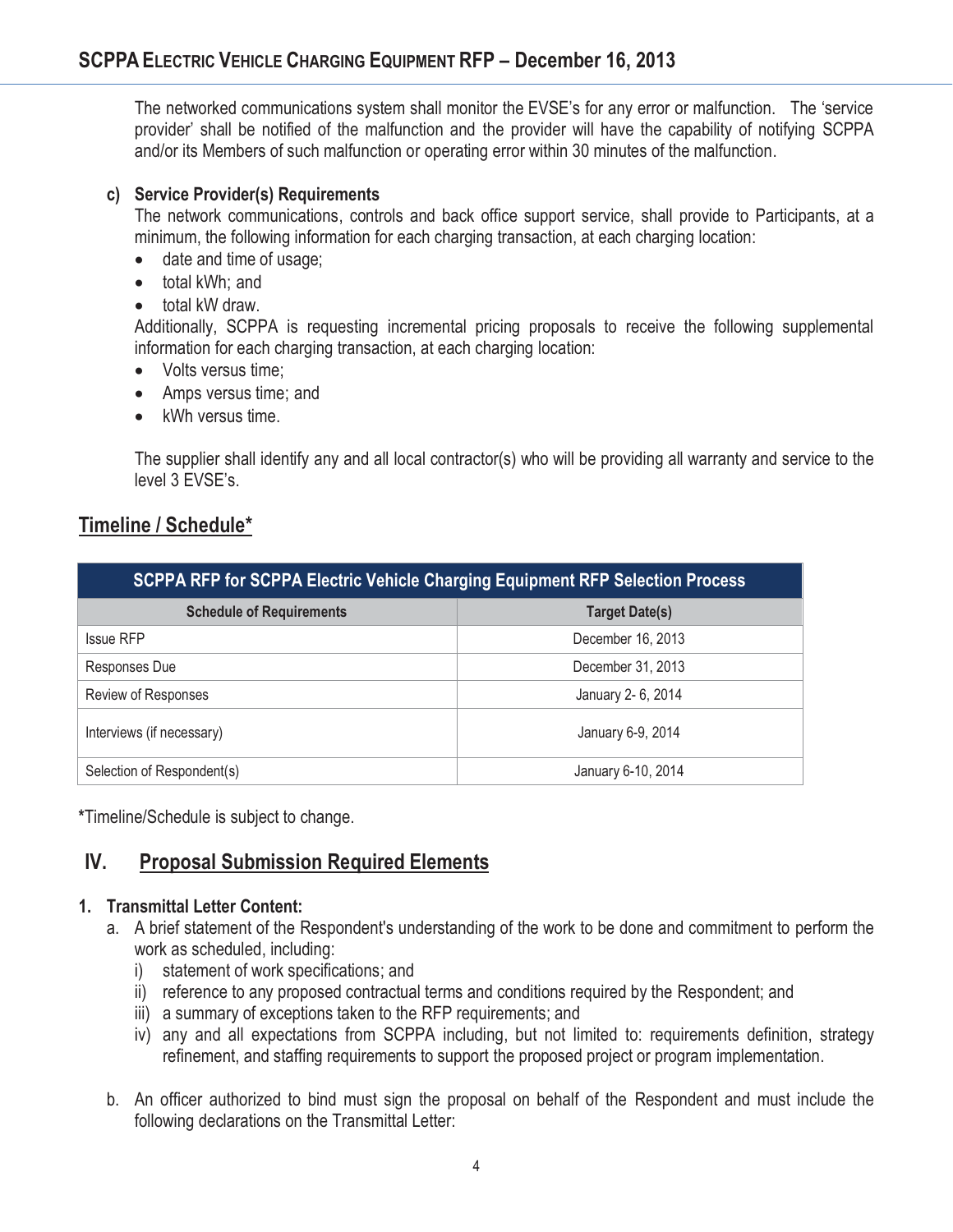"This proposal is genuine, and not sham or collusive, nor made in the interest or in behalf of any person not herein named; the Respondent has not directly or indirectly induced or solicited any other Respondent to put in a sham bid, or any other person, firm or corporation to refrain from submitting a proposal; and the Respondent has not in any manner sought by collusion to secure for themselves an advantage over any other Respondent."

- **2. Respondent Information**: Provide legal name of Company or Individual, physical street address, the name(s) and title(s) of the individual(s) authorized to represent the Respondent, including telephone number(s) and email address(es).
- **3. Proposal:** Proposals must include a description of the proposed project or program, how it meets each of the objectives of this RFP, and a detailed description addressing one or more of the Areas of Interest. Respondents may also include additional services, products, tasks, task elements and/or functions that may not be part of or included in the RFP, but are deemed by the Respondent to be pertinent and potentially valuable to SCPPA, its Members or other Participants. SCPPA will have full discretionary authority to consider, accept and/or reject without cause such supplemental information that is not directly requested, included in or made part of the RFP.
- **4. Fees:** Pricing in all Proposals should be made based on good faith estimates of the requirements defined in this RFP. Respondents shall include all necessary details of specific examples or estimates of the equipment costs, fees, labor rates and service charges for all equipment purchases, installations and support services. Respondents shall also be prepared to provide a breakdown of the applicable overheads and fringe benefit costs that are part of any labor rates and other direct costs associated with the services to be performed.

SCPPA does not know the breadth or depth of Participants' interest or abilities in EVSE infrastructure development at this time. Because of this, this RFP could result in a joint-action purchase and/or service Agreement(s) of significant scope and volume. Therefore, to acquire the best available equipment and services, at the most cost-effective prices, Respondents should provide all pricing on a "scalable basis" such that volumetric discounts can be made available to SCPPA, its Members or other POUs.

Specifically, SCPPA requests price offerings for Level 2 and/or Level 3 chargers from Respondents to reflect the potential purchase of varying numbers of chargers. For example, a Proposal could be structured with the following breakdown or something of similar construct:

- a) 1 to 10 units of each Level 2 and/or Level 3 chargers;
- b) 11 to 20 units of each;
- c) 21 to 50 units of each; and
- d) 51 or more units of each

Similarly, all proposed price offerings for service support, as referenced in Sections III.1.c and II.2.c, should be prepared to account for the volume of activities for multiple Participants in diverse regions of the State.

- **5. Experience:** Respondent shall clearly identify project participants and management team, including:
	- a. Describe your firm's experience as may be applicable to this RFP, your organizational structure, management qualifications, and other contract related qualifications, including number of years firm has been in business.
	- b. Specify key employees and describe their qualifications, experience and duties related to this RFP, including the office location(s) where work will be performed, in addition to the physical street address referenced above.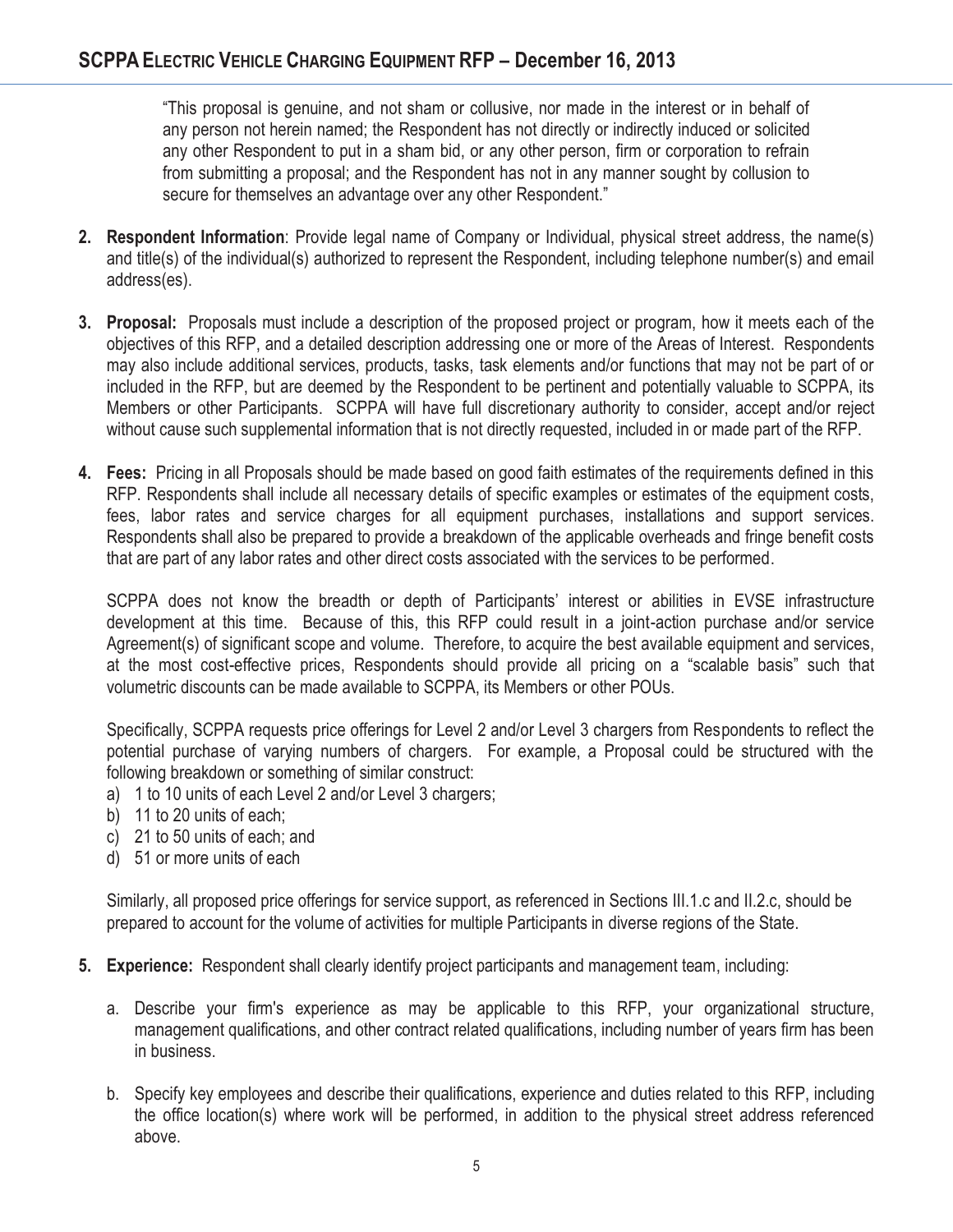- c. Provide a commitment statement for the retention and use of key employees as proposed, their availability to initiate and sustain the proposal, as well as planned supplemental employees if key personnel are not available to assure project delivery.
- d. State whether Respondent will use subcontractors to perform services pursuant to the contract. Should the use of subcontractors be offered, the Respondent shall provide the same assurances of competence for the subcontractor, plus the demonstrated ability to manage and supervise the subcontracted work. Subcontractors shall not be allowed to further subcontract with others for work. The provisions of any contract resulting from this RFP shall apply to all subcontractors in the same manner as to the Respondent.
- e. Respondent shall indicate any and all pending litigation that could affect the viability of Respondent's proposal, continuance of existing contracts, operation or financial stability.

#### **6. References:**

- a. Describe whether the Respondent has, within the last five (5) years, rendered any service to SCPPA or to any of SCPPA's Members, either as a contractor or subcontractor, either under the current Respondent's name or any other name or organization. If so, please provide details (status as prime or subcontractor, brief description of the contract, contract start and end dates, the contract administrator name, and total actual contract expenditures).
- b. If the Respondent has not rendered any service within the last five (5) years to SCPPA or to any of SCPPA's Members, then please provide references over that period with the details described above including the counterparty for which services were provided.
- c. Identify existing related or relevant projects or programs which Respondent developed and/or operates that would demonstrate Respondent's capabilities in this area.
- d. Describe relevant program development and implementation experience, approach, and provide a list of references for similar projects completed.

# **V. Proposal Submission Delivery Requirements**

There will not be an initial Respondent's conference associated with this RFP. Clarification questions may be addressed to EVChargers@sccpa.org.

One (1) hard copy of your response, including a transmittal letter of authentic offer with wet-ink authority signature, and any supporting documentation should be delivered no later than 5:00 PM on December 31, 2013 to:

> Southern California Public Power Authority EVChargers@sccpa.org 1160 Nicole Court Glendora, California 91740

One (1) electronic copy of your proposal should also be delivered to the address above, preferably on a CD or USB flash drive, or alternatively e-mailed to EVChargers@sccpa.orgno later than the time and date referenced above.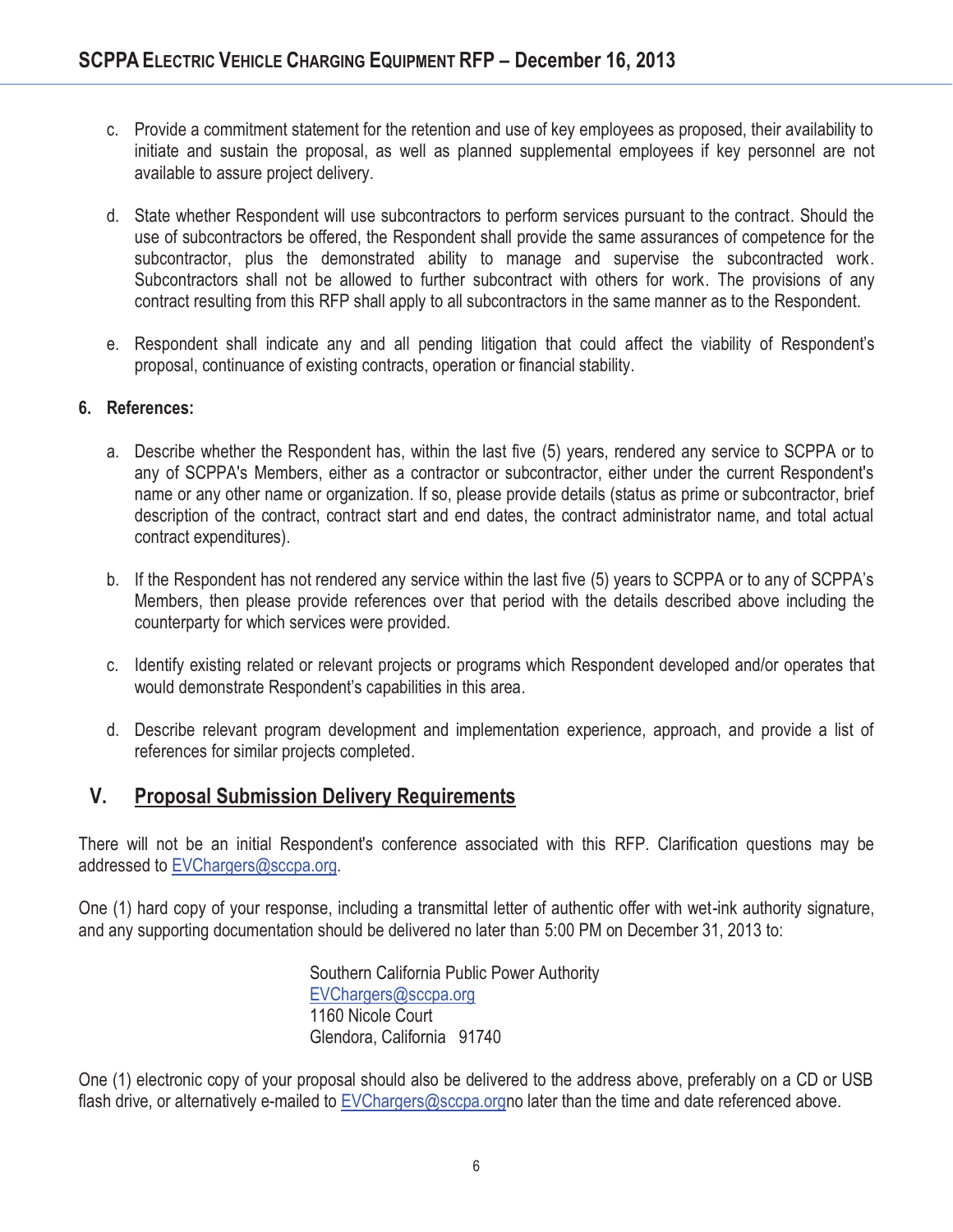No contact should be made with the Board of Directors, committees or working group representatives, or SCPPA Participating Members concerning this RFP.

All information received by SCPPA in response to this RFP is subject to the California Public Records Act and may be subject to the California Brown Act and all submissions may be subject to review in the event of an audit.

# **VI. Proposal Terms and Conditions**

- 1. SCPPA reserves the right to cancel this RFP at any time, reject any and all proposals and to waive irregularities.
- 2. SCPPA shall determine at its sole discretion the value of any and/or all proposals including price and non-price attributes.
- 3. Proposals may be sub-divided or combined with other proposals, at SCPPA's sole discretion.
- 4. SCPPA shall perform an initial screening evaluation to identify and eliminate any proposals that are not responsive to the RFP, do not meet the minimum requirements set forth in the RFP, are clearly not economically competitive with other proposals, or are submitted by Respondents that lack appropriate creditworthiness, sufficient financial resources, or qualifications to provide dependable and reliable services.
- 5. SCPPA reserves the right to submit follow up questions or inquiries to request clarification of information submitted and to request additional information from any one or more of the Respondents.
- 6. SCPPA reserves the right, without qualification and in its sole discretion, to accept or reject any or all proposals for any reason without explanation to the Respondent, or to make the award to that Respondent, who, in the opinion of SCPPA, will provide the most value to SCPPA and its customers.
- 7. SCPPA may decline to enter into any potential engagement agreement or contract with any Respondent, terminate negotiations with any Respondent, or to abandon the request for proposal process in its entirety.
- 8. SCPPA reserves the right to make an award, at its sole discretion, irrespective of price or technical ability, if SCPPA determines that to do so would result in the greatest value to SCPPA and its Members.
- 9. Those Respondents who submit proposals agree to do so without legal recourse against SCPPA, its Members, their directors, officers, employees and agents for rejection of their proposal(s) or for failure to execute or act on their proposal for any reason.
- 10. SCPPA shall not be liable to any Respondent or party in law or equity for any reason whatsoever for any acts or omissions arising out of or in connection with this RFP.
- 11. SCPPA shall not be liable for any costs incurred by any Respondents in preparing any information for submission in connection with this RFP process or any and all costs resulting from responding to this RFP. Any and all such costs whatsoever shall remain the sole responsibility of the Respondent
- 12. SCPPA may require certain performance assurances from Respondents prior to entering into negotiations for a proposed project. Such assurances may potentially include a requirement that Respondents provide some form of performance security.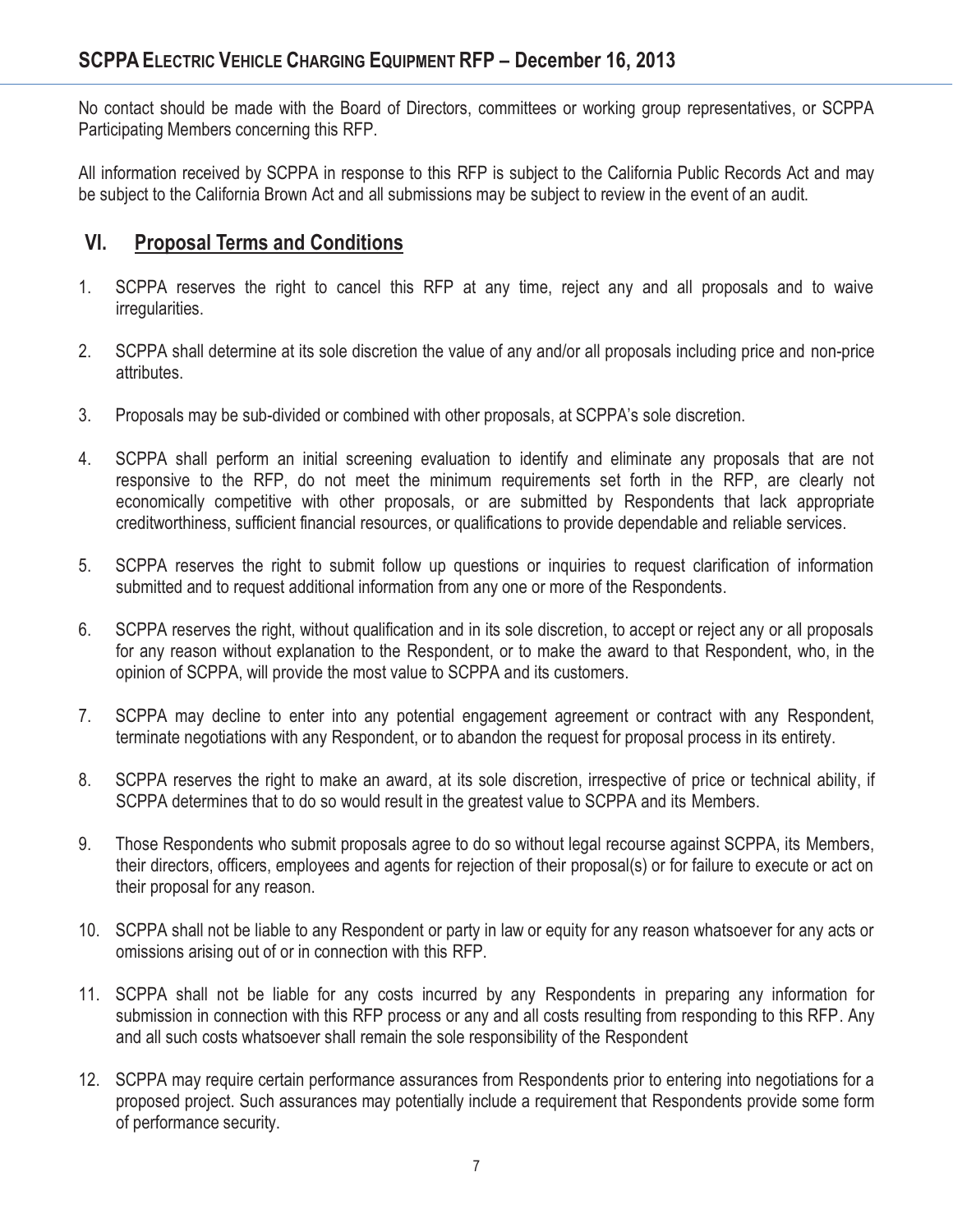- 13. Prior to contract award, the successful Respondent shall supply a detailed breakdown of the applicable overheads and fringe benefit costs that are part of the labor rates and other direct costs associated with the services to be performed.
- 14. Either SCPPA collectively or Members individually may respond to, or enter into negotiations for a proposal. SCPPA is not responsible or liable for individual Members interactions with the Respondent which are not entirely conducted through SCPPA or at SCPPA's option or election to engage the Respondent as defined within the Terms and Conditions herein.
- 15. Submission of a Proposal constitutes acknowledgement that the Respondent has read and agrees to be bound by the terms and specifications of this RFP and any addenda subsequently issued prior to the due date for a Proposal.
- 16. Information in this RFP is accurate to the best of SCPPA's knowledge but is not guaranteed to be correct. Respondents are expected to complete all of their due diligence activities prior to entering into any final contract negotiations with SCPPA.
- 17. SCPPA reserves the right to reject any Proposal for any reason without cause. SCPPA reserves the right to enter into relationships with more than one Respondent, can choose not to proceed with any Respondent with respect to one or more categories of services, and can choose to suspend this RFP or to issue a new RFP that would supersede and replace this RFP.

# **VII. Additional Requirements for Proposal**

- **1. Consideration of Responses:** Submitted proposals should be prepared simply and economically, without the inclusion of unnecessary promotional materials. Proposals should be submitted on recycled paper that has a minimum of thirty percent (30%) post-consumer recycled content and duplex copied (double-sided pages) where possible.
- **2. Insurance, Licensing, or other Certification:** If selected, the Respondent will be required to maintain sufficient insurance, licenses, or other required certifications for the type of work being performed. SCPPA or its Members may require specific insurance coverage to be established and maintained during the course of work and as a condition of award or continuation of contract.
- **3. Non-Discrimination/Equal Employment Practices/Affirmative Action Plan:** If selected, the Respondent and each of its known subcontractors may be required to complete and file an acceptable Affirmative Action Plan. The Affirmative Action Plan may be set forth in the form required as a business practice by the Department of Water and Power of the City of Los Angeles which is SCPPA's largest Member.
- **4. Living Wage Ordinance:** If selected, the Respondent may be required to comply with the applicable provisions of the City of Los Angles Living Wage Ordinance and the City of Los Angeles Service Contract Workers Retention Ordinance. The Living Wage Ordinance provisions are found in Section 10.36 of the Los Angeles City Administrative Code; and the Service Contract Workers Retention Ordinance are found in Section 10.37 of the Los Angeles Administrative Code (SCWRO/LW0).
- **5. Prevailing Wage Rates:** If selected, the Respondent will be required to conform to prevailing wage rates applicable to the location(s) where any work is being performed. Workers shall be paid not less than prevailing wages pursuant to determinations of the Director of Industrial Relations as applicable in accordance with the